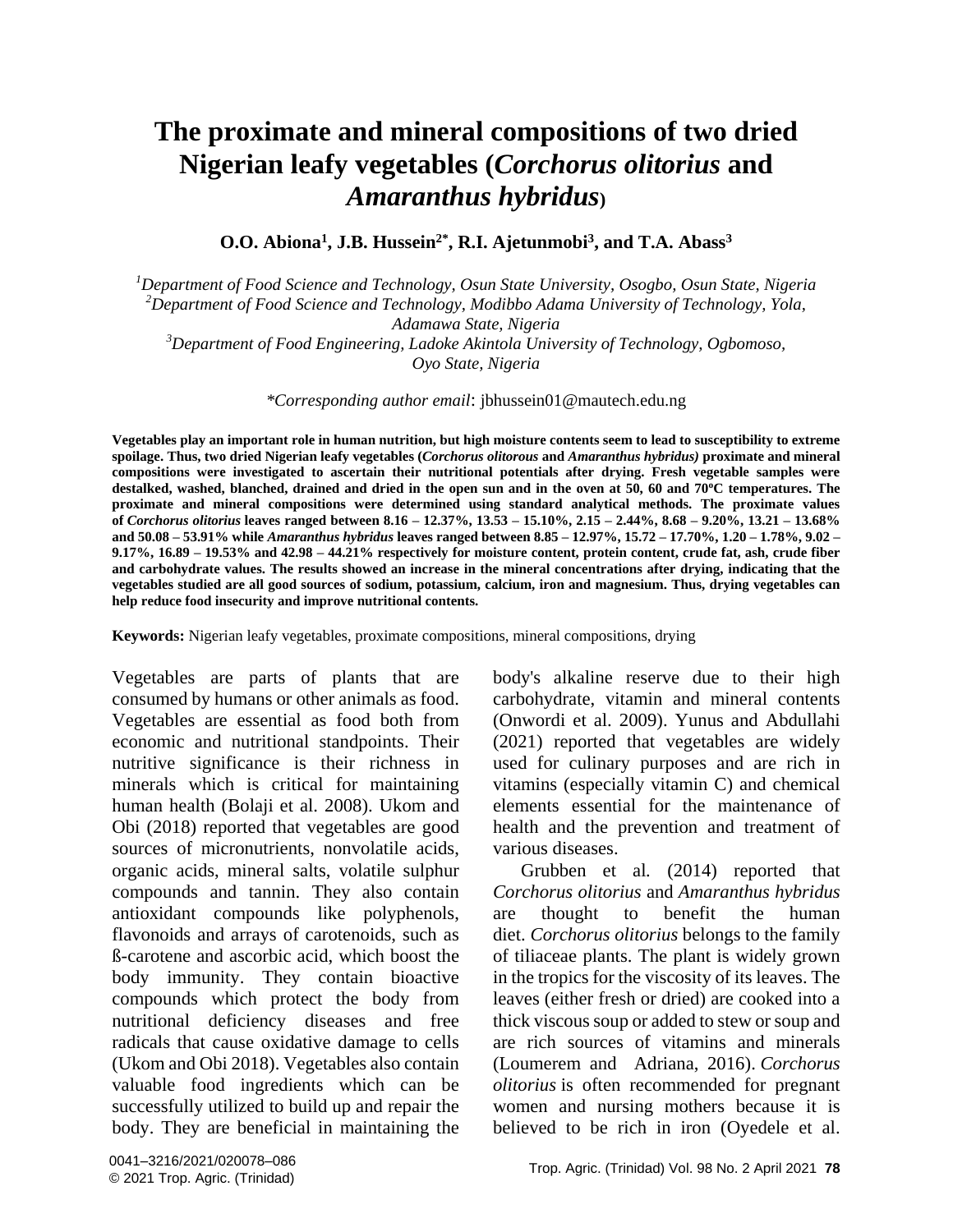2006). *Amaranthus hybridus* is an herbaceous annual leafy vegetable that is one of the cheapest dark green leafy vegetables in tropical markets. It possesses excellent nutritional value because of its high carotene, calcium, vitamin C, folic acid and other micronutrients. *Amaranthus hybridus* leaves combined with condiments are used to prepare soup (Mepba et al. 2007). These two vegetables are widely consumed as food across Nigeria and some other West African countries. Thus, ascertaining the nutritional values of these vegetables can help to measure their potential to reduce food insecurity and improve nutrition.

Moisture in vegetables leads to susceptibility to extreme spoilage due to its role in solubilization and acting as a suitable medium for development of microbes. Therefore, there is a need to preserve vegetables by dehydration for better conservation. Also, vegetables are most prominent to seasonal fluctuations, growing well in the rainy season and usually scarce and costly during the dry season. Thus, due to the structural configuration of these types of products, the removal of moisture must be accomplished in a manner that will be the least detrimental to product quality. Hussein et al. (2018) indicated that drying considerably reduced humidity whatever the mode of treatment. This study, therefore, aims to investigate the proximate and mineral compositions of these two dried Nigerian leafy vegetables.

# **Materials and methods**

#### *Sample source and preparation*

The fresh *Corchorus olitorous* and *Amaranthus hybridus* were obtained from the Teaching and Research Farm of Ladoke Akintola University of Technology, Ogbomoso, Oyo State, Nigeria. The two samples fresh and matured leaves (1.2 kg each) were destalked, thoroughly washed, blanched (at  $60^{\circ}$ C for 2 minutes) and drained.

#### *Drying procedure*

A portion of 200 g from each of the samples was spread in a tray and sun-dried until constant moisture was achieved. Three further portions of 200 g from each of the samples were dried in an electric oven (DHG-9101, Shanghai, China) set at temperatures of 50, 60 and  $70^{\circ}$ C, respectively. The samples were dried until no further significant changes in the weight of the leaves. The fresh leaves from each of the samples served as the control. The moisture content of the fresh leaves was immediately determined according to the AOAC (2016) method and found to be  $30.39 \pm$ 0.721 g water per 100 g sample for *Corchorus olitorius* and  $32.75 \pm 0.134$  g water per 100 g sample for *Amaranthus hybridus*.

## *Determination of proximate and mineral compositions of the fresh and dried leafy vegetables*

The moisture, protein, crude fats, ash and crude fibre compositions of each sample of *Corchorus olitorous* and *Amaranthus hybridus* were determined using the standard methods of AOAC (2016). The determination of the carbohydrate content was done by finding the difference between 100 and the sum of the percentages of moisture, protein, fat, fibre, and ash. The leafy vegetables were analyzed for their content elements (sodium, potassium, calcium, iron, and magnesium) by wet digestion using an Atomic Absorption Spectrophotometer (210VGS Buck Scientific Model, Inc.) as described by AOAC (2016). Appropriate quality assurance procedures and precautions were carried out to ensure the reliability of the data.

### *Determination of ascorbic acid contents of the fresh and dried leafy vegetables*

Ascorbic acid was determined using the official titrimetry method as adopted by Hussein et al. (2016). An aliquot (10 g) of the sample was diluted to a fixed volume (100 ml)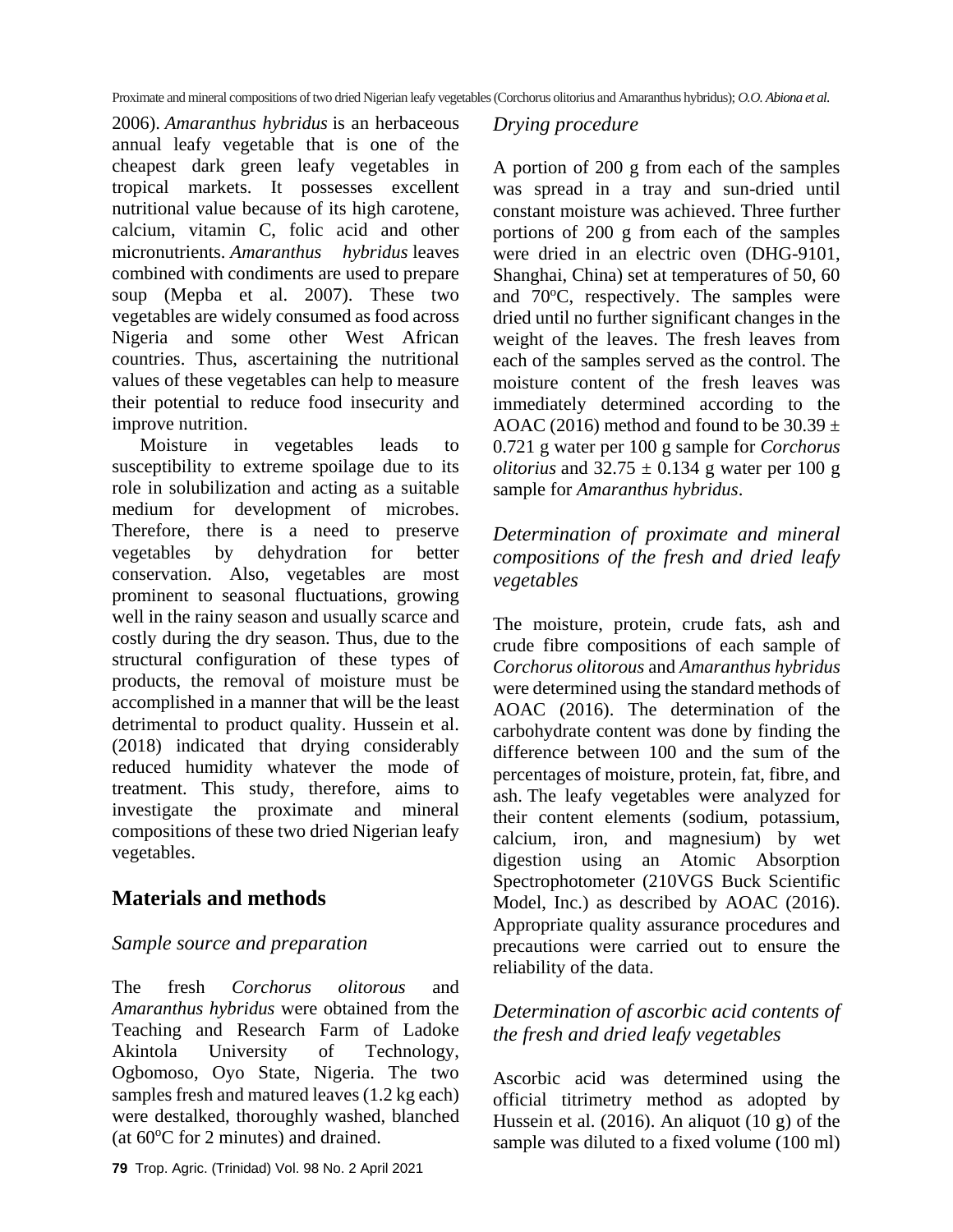with 3% HPO3 and then titrated with 2,6 dichlorophenol indophenol. A standard ascorbic acid solution of 5 mL was added to 5 mL of 3% HPO<sub>3</sub> and titrated with dye solution to a pink colour which persisted for 15 seconds. Triplicate determinations were carried out, and the result averaged. Ascorbic acid (mg/100 g) of reconstituted juice was calculated using the following formula:

$$
Ascorbic \; Acid \; \left(\frac{mg}{100}g\right) = \frac{T \times DF \times V_1}{V_2 \times V_3} \quad (1)
$$

Where,  $T =$  titre;  $DF =$  dye factor;  $V_1 =$  volume made up (100 ml);  $V_2$  = aliquot of extract taken for estimation (10 g) and  $V_3$  = volume of sample taken for estimation (10 ml).

#### *Statistical Analysis*

All experiments were performed in triplicate, and the results were reported as means  $\pm$ standard error). Analysis of variance and differences among the means were compared with Duncan New Multiple Range Test at the  $P \le 0.05$  level of significance. A randomized complete block design (RCBD) involving the two leafy vegetable varieties and the five treatment levels (sun-dried, oven-dried at 50, 60 and  $70^{\circ}$ C plus the control of fresh vegetables) was used. This was replicated three times to give a total of 10 x  $3 = 30$  samples.

## **Results and discussion**

#### *Proximate compositions of the fresh and dried leafy vegetables*

The proximate compositions of the fresh and dried leafy vegetables of *Corchorus olitorius*  and *Amaranthus hybridus* are shown in Table 1. The percentage moisture contents ranged from 8.16 **–** 30.39% and 8.85 **–** 32.75% for the leafy vegetables of *Corchorus olitorius* and *Amaranthus hybridus* respectively*.* These values are lower than 86.35% and 85.40% reported by Adeyeye et al. (2018) for *Corchorus olitorius* and *Amaranthus hybridus*  respectively*.* These values are also lower than the range of 75.00 **–** 91.50% reported by Olaiya and Adebisi (2009) for some Nigerian green leafy vegetables (*Solanum aethiopicum, Telfaria occidentalis, Celosia argentea, Solanum nodiflorum, Basella alba, Amaranthus, caudatus, Amaranthus spainosus, Amaranthus hybridus, Cucurbita pepo* and *Talinum triangulare*) and 84.48% reported by Akubugwo et al. (2007) for *Amaranthus hybridus.* In contrast, they are within the range of 15.58 **–** 30.90% reported by Onwordi et al. (2009) for some leafy vegetables. The variation in the compositions of the same food type from different sources may be due to the climate of the location, soil type, varietal differences, growing conditions, application of natural or artificial manure, harvesting age and cultural practices employed during planting (Adeleke and Abiodun, 2010). The variation could also be attributed to the sampling period, which was from the onset of the dry season to the harmattan period (November 2017 to February 2018), a period characterized by intensive sunlight and dryness. Moisture content makes an essential contribution to the leaves' texture and helps maintain the cells' protoplasmic content.

The oven-dried samples gave significant (P  $\leq$  0.05) reductions in moisture compared to the sun-drying method. The oven-dried *Corchorus olitorius* and *Amaranthus hybridus* leaves at 70°C had the lowest moisture contents of 8.16% and 8.85%, respectively. In comparison, sun-dried *Corchorus olitorius* and *Amaranthus hybridus* leaves had moisture contents of 12.37% and 12.97%, respectively. These values corroborated those reported earlier for some Nigerian green vegetables (Onwordi et al. 2009). They are also within the range of less than 15% reported by Ubwa et al. (2015) for dried *Ficus thonningii, Annona senegalensis* and *Hibiscus sabdariffa* and Hussein and Filli (2018) for dried tomatoes. The differences between these dried samples and the fresh samples of *Corchorus olitorius*  (30.39%) and *Amaranthus hybridus* (32.75%) was considerable. The higher moisture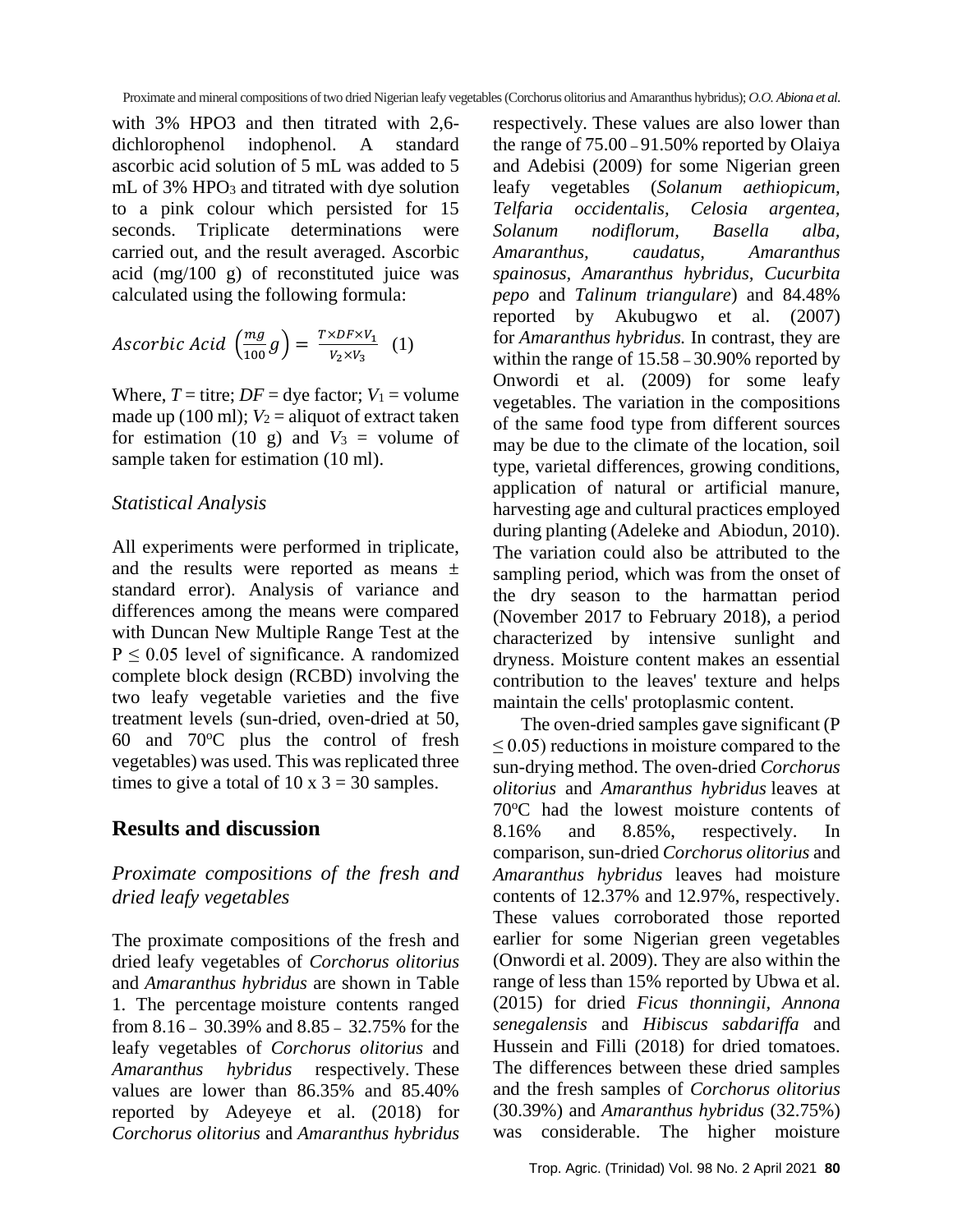contents observed in the fresh samples is an indication of increased susceptibility to microbial spoilage. It is expected that the sundried and oven-dried samples, which are characterized by lower moisture contents, will keep for longer periods than the fresh samples; hence the rate of deterioration, other microorganic degradation and bio-molecular values should all be reduced.

The values of crude protein content of the fresh *Corchorus olitorius* and *Amaranthus hybridus* were 8.67% and 7.40%, respectively. These values are comparable to the range of 9.35 ‒ 12.66% reported by Onwordi et al*.* (2009) for some leafy vegetables (*Amaranthus cruentus, Celusia argenta* and *Corchorus olitorius*). An increase in the crude protein content was observed after the drying process, with the oven-dried samples of *Corchorus olitorius* at 70°C having the highest value (15.10%) and the open sun-dried samples having the lowest value (13.53%). Similarly, for *Amaranthus hybridus*, the oven-dried samples at  $70^{\circ}$ C had the highest value (17.70%), while the open sun-dried samples had the lowest value (15.72%). These observations corroborated what was reported by Hussein and Filli (2018) that the protein content of a vegetable after drying could be greater than that of the fresh sample, which was attributed to microbes presence in the fresh sample. This result showed that these vegetables are good sources of protein, with dried leaves having an appreciable amount. The protein content of these vegetables will go a long way towards meeting the protein needs of people who supplement their food with vegetables. However, the lower values obtained for the sun-dried samples might be related to non-enzymatic browning reactions. A non-enzymatic reaction (Maillard) occurs between an amino acid and reducing sugar, usually requiring heat. The prolonged heating in sun-drying reduced the quality of dried products because of this non-enzymatic browning reaction (Hussein and Filli 2018).

The fresh *Corchorus olitorius* and *Amaranthus hybridus* crude fat contents

were 1.07% and 0.70%, respectively. These values are comparable to the range of 1.05 **–** 1.20% reported by Adeyeye et al*.* (2018) for edible leafy vegetables in Nigeria. An increase in the crude fat contents was observed after the drying process. For *Corchorus olitorius* the oven-dried samples at  $70^{\circ}$ C had the highest value (2.44%), while the open sun-dried samples had the lowest value  $(2.15\%)$ . Similarly, for *Amaranthus hybridus*, the ovendried samples at  $70^{\circ}$ C had the highest value (1.78%), while the open sun-dried samples had the lowest value (1.20%). For both vegetables the oven-dried samples at 50, 60, and  $70^{\circ}$ C drying temperatures gave similar values of crude fat content, but they were higher than the sun-dried samples. The increase in crude fat contents was due to loss of moisture, thereby increasing the concentration of the vegetables nutrients. Hussein and Filli (2018) reported that a high drying rate in a short time prevents the melting of the fat, thereby increasing the value. However, very low fat contents of vegetables make them an excellent dietary habit and could be recommended to individuals suffering from overweight, obesity and other related diseases.

The crude fibre contents gave 3.73% for the fresh *Corchorus olitorius* and 2.81% for the fresh *Amaranthus hybridus*. These values are relatively higher than the 2.36 **–** 2.60% range reported by Adeyeye et al*.* (2018) for edible leafy vegetables in Nigeria. In contrast, they are lower than 6.36% for African spinach and 4.81% for bush mallow, as reported by Ukom and Obi (2018). For both *Corchorus olitorius* and *Amaranthus hybridus* increases in crude fibre content were observed after the drying process. These increases were larger for the oven-dried samples than for the sun-dried samples. For *Corchorus olitorius* the ovendried samples had crude fibre values between 9.19 – 9.20% and the sun-dried samples had crude fat of 8.68%. For *Amaranthus hybridus*  the oven-dried samples had crude fibre values between 9.16 – 9.17% and the sun-dried samples had crude fat of 9.02%. Adeyeye et al*.* (2018) reported that fibre aids and speeds up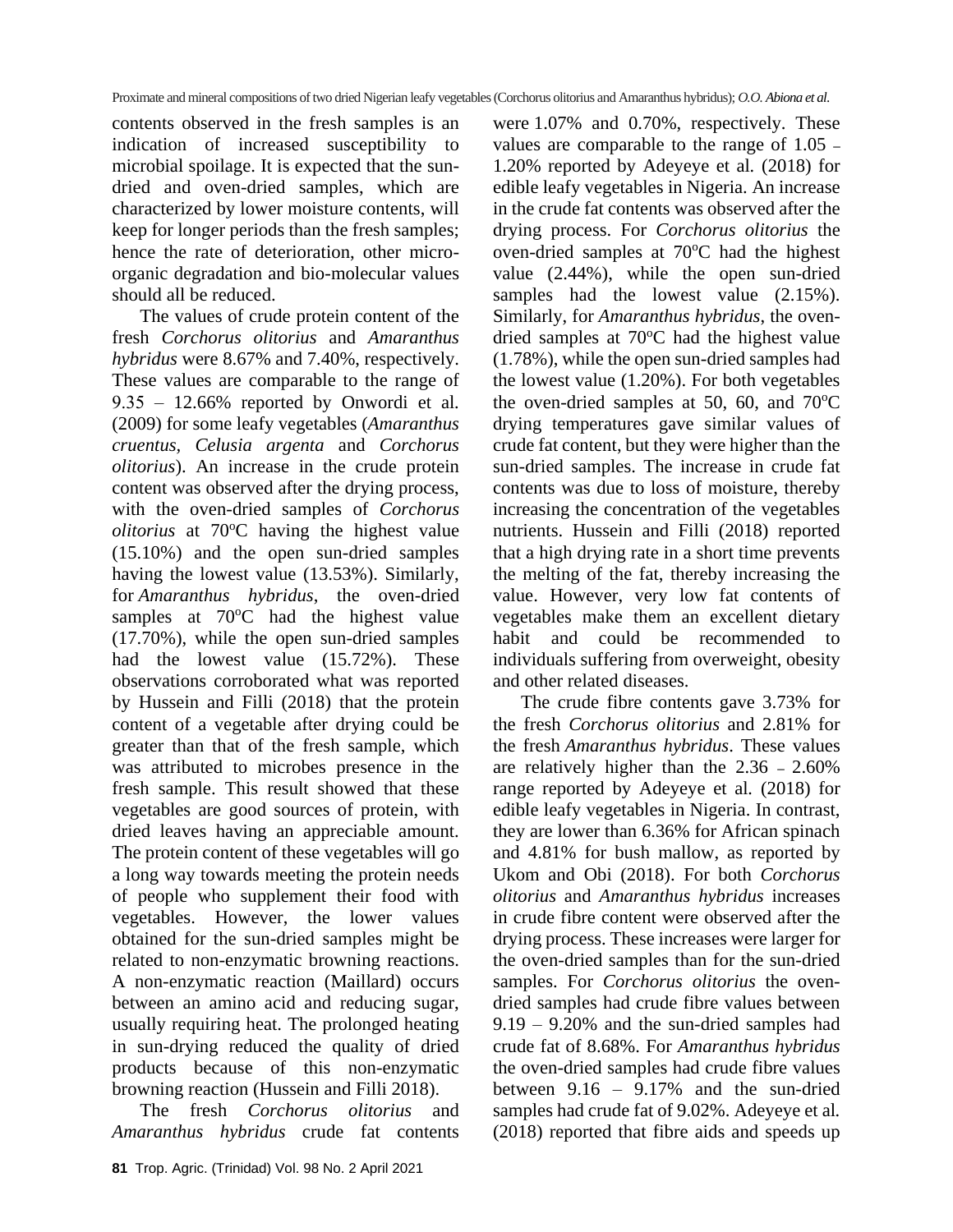the excretion of waste and toxins from the body, preventing them from sitting in the intestine or bowel for too long, which could cause a build-up and lead to several diseases. Thus, the substantial amount of fibre in these vegetables shows that they could help keep the digestive system healthy and functioning correctly.

The ash contents were 5.65% for the fresh *Corchorus olitorius* and 7.05% for the fresh *Amaranthus hybridus*. These values are lower than the range of 21.00 **–** 21.40% (Ewedu), 22.40 **–** 30.80% (Tete) and 30.90 **–** 34.10% (Soko) reported by Onwordi et al*.* (2009). An increase in the ash contents was observed after the drying process. For *Corchorus olitorius* the oven-dried samples had ash contents between 13.56 **–** 13.68%, while the open sun-dried samples had ash content of 13.21%. For *Amaranthus hybridus*, the oven-dried samples had ash values between 19.43 **–** 19.53%, while the open sun-dried samples had an ash value of 16.89%. The high amount of ash contents after drying shows more combustible materials in dried vegetables than the fresh ones when subjected to dehydration (Hussein and Filli 2018).

The carbohydrate contents were 50.51% for the fresh *Corchorus olitorius* and 49.30% for the fresh *Amaranthus hybridus*. Whereas drying did not appear to make much difference to carbohydrate content of *Corchorus olitorius*, it did appear to cause somewhat lower carbohydrate content of *Amaranthus hybridus.* The values observed for carbohydrate content corroborated the 52.18% reported by Akubugwo et al*.* (2007). However, the observed values are very much higher than 3.46% for *Corchorus olitorius* and 5.54% for *Amaranthus hybridus* reported by Adeyeye et al*.* (2018). This result showed that the selected vegetables contain important quantities of carbohydrate. In contrast, Olaiya and Adebisi (2009) reported that vegetables are generally low in carbohydrates, fats and proteins and therefore contribute very little to the energy values. Micro-organisms readily ferment carbohydrate supply energy for nutrition and yield carbon dioxide, alcohol, organic acids and other compounds. The recommended dietary allowance (RDA) values for children, adults, pregnant and lactating mothers are 130, 130, 175, and 210 g, respectively (FND 2002). This implies that 38.85, 38.85, 28.86 and 24.05% for *Corchorus olitorius* and 37.92, 37.92, 28.17 and 23.48% for *Amaranthus hybridus* of these respective daily requirements can be met when 100 g dried leaves are consumed.

|                                                       | Moisture content Crude protein Crude fat |                                                                                                                                 |  | Crude fibre | Total ash                                                                                                                         | Carbohydrate                                                                                         |  |  |
|-------------------------------------------------------|------------------------------------------|---------------------------------------------------------------------------------------------------------------------------------|--|-------------|-----------------------------------------------------------------------------------------------------------------------------------|------------------------------------------------------------------------------------------------------|--|--|
| Corchorus olitorius                                   |                                          |                                                                                                                                 |  |             |                                                                                                                                   |                                                                                                      |  |  |
| Fresh                                                 | $30.39^a \pm 0.721$                      | $8.67^d \pm 0.050$ $1.07^d \pm 0.035$ $3.73^c \pm 0.050$ $5.65^d \pm 0.021$                                                     |  |             |                                                                                                                                   | $50.51^b \pm 0.778$                                                                                  |  |  |
| Sun-dried                                             | $12.37^b + 0.156$                        | $13.53^{\circ} \pm 0.643$ $2.15^{\circ} \pm 0.028$ $8.68^{\circ} \pm 0.013$ $13.21^{\circ} \pm 0.035$ $50.08^{\circ} \pm 0.940$ |  |             |                                                                                                                                   |                                                                                                      |  |  |
| Oven-dried at $50^{\circ}$ C $8.60^{\circ} \pm 0.028$ |                                          | $13.91^{\circ} \pm 0.099$ $2.36^{\circ} \pm 0.000$ $9.19^{\circ} \pm 0.000$ $13.56^{\circ} \pm 0.134$ $52.39^{\circ} \pm 0.205$ |  |             |                                                                                                                                   |                                                                                                      |  |  |
| Oven-dried at $60^{\circ}$ C $8.38^{\circ}$ + 0.046   |                                          |                                                                                                                                 |  |             | $14.51^{\rm b} \pm 0.042$ $2.40^{\rm ab} \pm 0.018$ $9.20^{\rm a} \pm 0.007$ $13.62^{\rm ab} \pm 0.103$ $51.91^{\rm a} \pm 0.124$ |                                                                                                      |  |  |
| Oven-dried at $70^{\circ}$ C $8.16^{\circ} + 0.064$   |                                          |                                                                                                                                 |  |             |                                                                                                                                   | $15.10^a \pm 0.014$ $2.44^a \pm 0.035$ $9.20^a \pm 0.014$ $13.68^a \pm 0.071$ $51.43^{ab} \pm 0.042$ |  |  |
| Amaranthus hybridus                                   |                                          |                                                                                                                                 |  |             |                                                                                                                                   |                                                                                                      |  |  |
| Fresh                                                 | $32.75^a \pm 0.134$                      | $7.40^{\text{d}} \pm 0.057$ $0.70^{\text{c}} \pm 0.028$ $2.81^{\text{d}} \pm 0.021$ $7.05^{\text{c}} \pm 0.071$                 |  |             |                                                                                                                                   | $49.30^a + 0.099$                                                                                    |  |  |
| Sun-dried                                             | $12.97^b \pm 0.042$                      | $15.72^{\circ} \pm 0.000$ $1.20^{\circ} \pm 0.014$ $9.02^{\circ} \pm 0.134$ $16.89^{\circ} \pm 0.233$ $44.21^{\circ} \pm 0.424$ |  |             |                                                                                                                                   |                                                                                                      |  |  |
| Oven-dried at $50^{\circ}$ C $9.32^{\circ} \pm 0.134$ |                                          | $16.97^{\rm b} + 0.070$ $1.73^{\rm a} + 0.000$ $9.16^{\rm a} + 0.000$ $19.43^{\rm a} + 0.014$ $43.40^{\rm c} + 0.219$           |  |             |                                                                                                                                   |                                                                                                      |  |  |
| Oven-dried at $60^{\circ}$ C $9.08^{\circ}$ + 0.025   |                                          |                                                                                                                                 |  |             | $17.34^{ab}$ + 0.085 1.76 <sup>a</sup> + 0.021 9.16 <sup>a</sup> + 0.004 19.48 <sup>a</sup> + 0.045 43.19 <sup>c</sup> + 0.046    |                                                                                                      |  |  |
| Oven-dried at $70^{\circ}$ C $8.85^{\circ} \pm 0.184$ |                                          |                                                                                                                                 |  |             | $17.70^a + 0.240$ $1.78^a + 0.042$ $9.17^a + 0.007$ $19.53^a + 0.078$ $42.98^c + 0.311$                                           |                                                                                                      |  |  |

Table 1: Proximate compositions of fresh and dried *Corchorus olitorius* and *Amaranthus hybridus* (%)

Values are means of triplicate  $\pm$  SE, Values in the same column bearing different superscripts within each vegetable species are significantly different ( $P \le 0.05$ )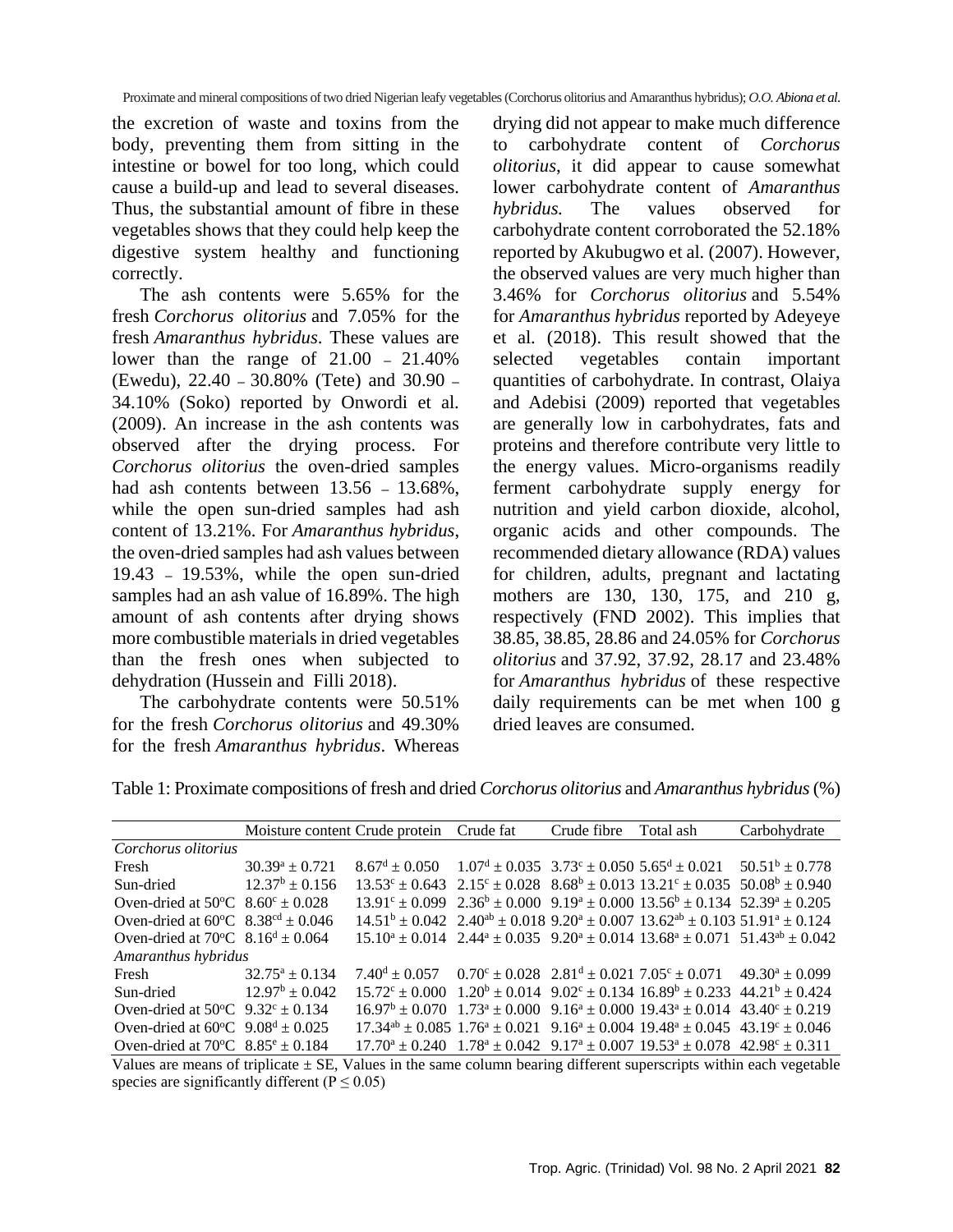*Mineral compositions of the fresh and dried leafy vegetables*

The mineral compositions of the fresh and dried leafy vegetables of *Corchorus olitorius* and *Amaranthus hybridus* are shown in Table 2. The sodium contents ranged from 3.65 **–** 14.68 mg/100 g and 37.61**–** 100.92 mg/100 g for the leafy vegetables of *Corchorus olitorius*  and *Amaranthus hybridus.* The values for *Corchorus olitorius* are lower than 22.98 mg/100 g as reported by Ukom and Obi (2018) for some selected vegetables in Nigeria. In contrast, the values for *Amaranthus hybridus* are higher than 22.98 mg/100g as reported by Ukom and Obi (2018). An increase in the mineral contents was observed after the drying of the two vegetables. The sodium contents for the oven-dried samples at the three drying temperatures were similar and were significantly higher ( $P \le 0.05$ ) that the sodium contents for the sun-dried samples. Ukom and Obi (2018) reported that sodium is one of the minerals whose absorption is considered a factor in hypertension aetiology. Thus, its lower availability in *Corchorus olitorius* can lower the incidence of hypertension.

The potassium contents of the fresh samples were 9.33 and 66.00 mg/100g for the leafy vegetables of *Corchorus olitorius* and *Amaranthus hybridus* respectively*.* An increase in the potassium contents was observed after the drying process with the oven-dried samples showing significantly higher ( $P < 0.05$ ) values than the sun-dried samples. For *Corchorus olitorius* the ovendried samples had values ranging from 15.96 **–** 18.06 mg/100 g, while the open sun-dried samples had 10.70 mg/100 g. For *Amaranthus hybridus*, the oven-dried had values ranging from 101.26 **–** 116.82 mg/100g, while the open sun-dried samples had 85.70 mg/100g. Ukom and Obi (2018) reported that potassium is an intercellular salt that can combine with sodium to influence osmotic pressure and contributes to normal pH equilibrium in the body. The sodium to potassium ratio in the body is of great concern for preventing high blood pressure. A sodium to potassium ratio less than one is recommended (FND 2002). Hence, consuming these vegetables would probably reduce high blood pressure diseases because their sodium to potassium ratio is less than one.

The calcium contents of the fresh samples were 10.27 and 11.18 mg/100 g for the leafy vegetables of *Corchorus olitorius* and *Amaranthus hybridus* respectively*.* These values are lower than the range of 45.61 **–** 430.69 mg/100g reported by Ukom and Obi (2018). The calcium contents for both vegetables increased after drying with ovendrying resulting in higher increases than sundrying. Calcium helps in the growth and maintenance of the bones, structure of teeth and muscles.

The iron contents of the fresh samples were 7.66 and 80.39 mg/100 g for the leafy vegetables of *Corchorus olitorius* and *Amaranthus hybridus* respectively*.* This value for *Amaranthus hybridus* is higher than 13.58 mg/100 g reported by Akubugwo et al*.* (2007). There was a significant increase in the iron contents of *Corchorus olitorius* leaves after drying with values ranging from 31.27**–** 39.69 mg/100 g. In contrast, iron values decreased significantly in *Amaranthus hybridus* after the drying process. Iron is an essential constituent of haemoglobin that helps in the central nervous system's normal functioning and the oxidation of carbohydrates, protein, and fats (Akubugwo et al. 2007).

The magnesium contents of the fresh samples were 6.10 and 19.06 mg/100 g for the leafy vegetables of *Corchorus olitorius* and *Amaranthus hybridus* respectively*.* These values are within the range of 11.05 **–** 198.14 mg/100g as reported by Ukom and Obi (2018). For both vegetables magnesium increased after oven-drying, but after sun-drying it increased for *Corchorus olitorius*, but not for *Amaranthus hybridus.* Magnesium functions as an adenosine triphosphate (ATP) activator, requiring enzymes such as hexokinase, phosphatase, alkaline, fructokinase and adenylcyclase. It also plays a vital role in the structure and function of the skeleton and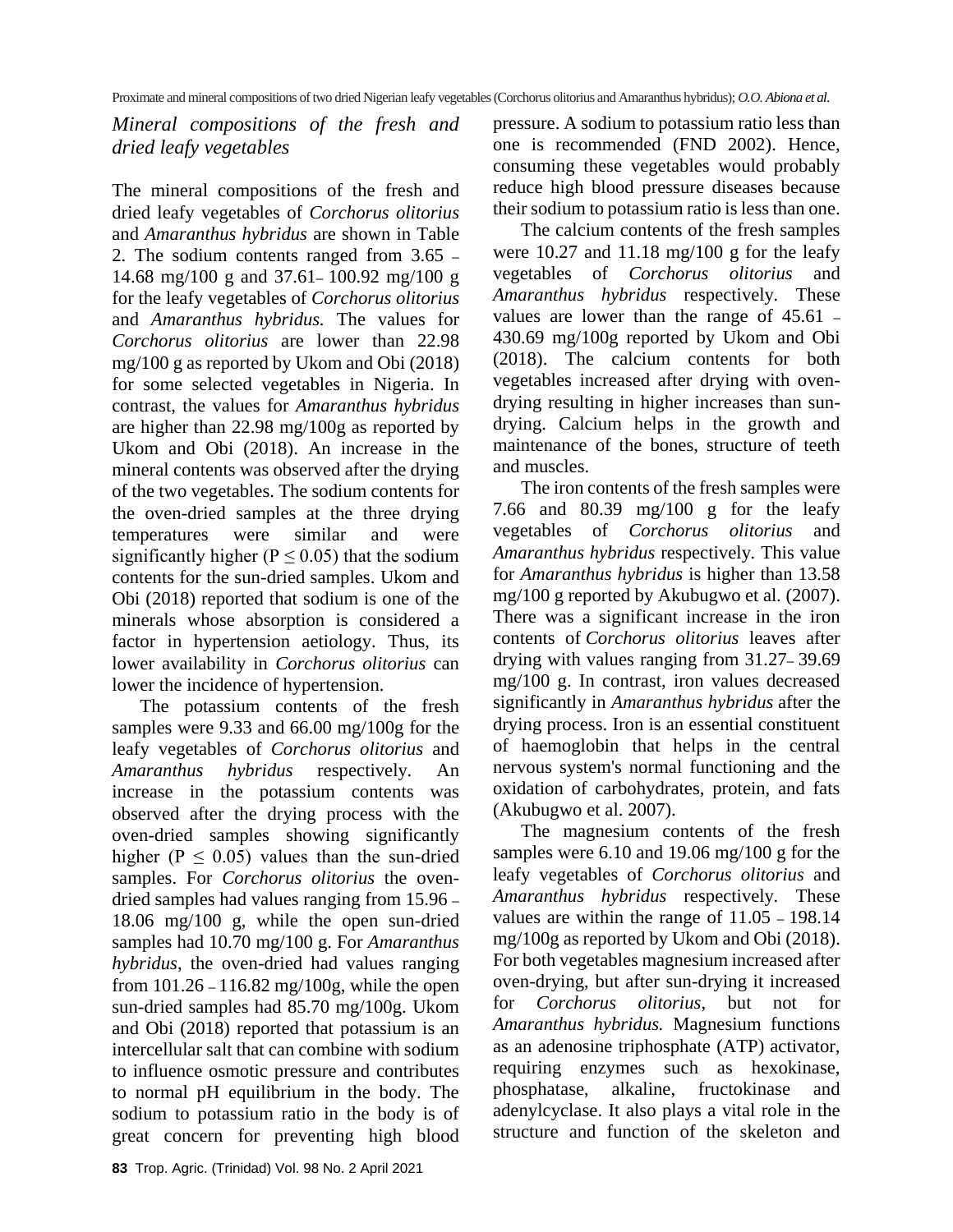muscle of the human body (Akubugwo et al. 2007).

Minerals are essential for vital body functions such as acid-base and water balance. Generally, iron represented the most abundant mineral in the leaves of *Corchorus olitorius*  followed by calcium, magnesium, potassium and sodium*.* Potassium and sodium were the most abundant mineral elements in the leaves of *Amaranthus hybridus* followed by iron, calcium and magnesium. The mineral contents change may be due to the breakdown of complex compounds into more simple forms. This result is in accordance with the findings of Aletor and Adeogun (1995). They reported that mineral elements could be made available in considerable amount by destroying the antinutritional factors which inhibit the mineral elements present in the foods, during drying, soaking and cooking processes.

Table 2: Mineral compositions of fresh and dried *Corchorus olitorius* and *Amaranthus hybridus* (mg/100g)

|                                                                                                                                                                                           | Sodium                   | Potassium                                                                                                                                                                          | Calcium | Iron                                                                                  | Magnesium                                                              | Ascorbic acid       |  |  |
|-------------------------------------------------------------------------------------------------------------------------------------------------------------------------------------------|--------------------------|------------------------------------------------------------------------------------------------------------------------------------------------------------------------------------|---------|---------------------------------------------------------------------------------------|------------------------------------------------------------------------|---------------------|--|--|
| Corchorus olitorius                                                                                                                                                                       |                          |                                                                                                                                                                                    |         |                                                                                       |                                                                        |                     |  |  |
| Fresh                                                                                                                                                                                     | $3.65^{\circ} \pm 0.021$ | $9.33^d + 0.771$                                                                                                                                                                   |         | $10.27^{\circ} \pm 0.290$ 7.66 <sup>b</sup> $\pm$ 0.127 6.10 <sup>e</sup> $\pm$ 0.170 |                                                                        | $18.50^a \pm 0.368$ |  |  |
| Sun-dried                                                                                                                                                                                 | $9.07^b + 0.021$         | $10.70^{\circ} + 0.226$                                                                                                                                                            |         |                                                                                       | $20.81^b \pm 0.07831.27^a \pm 0.26912.67^d \pm 0.27616.36^b \pm 0.544$ |                     |  |  |
| Oven-dried at 50 °C $13.83^a \pm 0.085$                                                                                                                                                   |                          | $15.96^b + 0.283$                                                                                                                                                                  |         |                                                                                       | $32.46^a + 0.37537.67^a + 1.48519.60^c + 0.3181832^a + 0.014$          |                     |  |  |
| Oven-dried at $60^{\circ}$ C 14.26 <sup>a</sup> + 0.028                                                                                                                                   |                          | $17.01^{ab} \pm 0.071$ $32.39^a \pm 0.541$ $38.68^a \pm 0.735$ $20.89^b \pm 0.410$ $18.22^a \pm 0.035$                                                                             |         |                                                                                       |                                                                        |                     |  |  |
| Oven-dried at $70^{\circ}$ C 14.68 <sup>a</sup> + 0.141                                                                                                                                   |                          | $18.06^a \pm 0.141$ $32.32^a \pm 0.707$ $39.69^a \pm 0.014$ $22.18^a \pm 0.502$ $18.11^a \pm 0.057$                                                                                |         |                                                                                       |                                                                        |                     |  |  |
| Amaranthus hybridus                                                                                                                                                                       |                          |                                                                                                                                                                                    |         |                                                                                       |                                                                        |                     |  |  |
| Fresh                                                                                                                                                                                     |                          | $37.61^{\circ}$ + 1.860 66.00 <sup>\circ</sup> + 1.011 11.18 <sup>\circ</sup> + 0.629 80.39 <sup>\circ</sup> + 0.594 19.06 <sup>\circ</sup> + 0.191 28.27 <sup>\circ</sup> + 0.255 |         |                                                                                       |                                                                        |                     |  |  |
| Sun-dried                                                                                                                                                                                 |                          | $82.58^d \pm 0.460$ $85.70^d \pm 0.071$ $27.34^d \pm 0.792$ $37.86^c \pm 0.014$ $16.55^d \pm 0.431$ $25.79^c \pm 0.071$                                                            |         |                                                                                       |                                                                        |                     |  |  |
| Oven-dried at 50 °C 96.24 ° $\pm$ 0.191                                                                                                                                                   |                          | $101.26^{\circ} \pm 0.085$ 31.95° $\pm$ 0.269 76.83 <sup>b</sup> $\pm$ 4.284 27.92 <sup>b</sup> $\pm$ 0.262 27.71 <sup>ab</sup> $\pm$ 0.057                                        |         |                                                                                       |                                                                        |                     |  |  |
| Oven-dried at $60^{\circ}$ C $98.58^{\circ} \pm 0.757$ $109.04^{\circ} \pm 0.110$ $34.35^{\circ} \pm 0.057$ $75.62^{\circ} \pm 7.432$ $28.48^{\circ} \pm 0.357$ $27.42^{\circ} \pm 0.046$ |                          |                                                                                                                                                                                    |         |                                                                                       |                                                                        |                     |  |  |
| Oven-dried at 70°C $100.92^a \pm 1.322$ $116.82^a \pm 0.134$ $36.75^a \pm 0.156$ $74.41^b \pm 0.580$ $29.05^a \pm 0.453$ $27.14^b \pm 0.035$                                              |                          |                                                                                                                                                                                    |         |                                                                                       |                                                                        |                     |  |  |
| Values are means of triplicate $\pm$ SE, Values in the same column bearing different superscripts within each vegetable                                                                   |                          |                                                                                                                                                                                    |         |                                                                                       |                                                                        |                     |  |  |

species are significantly different ( $P \le 0.05$ )

### *The ascorbic acid content of fresh and dried Corchorus olitorius and Amaranthus hybridus*

Vitamins are chemical substances that are specified in their activities in the body. Ascorbic acid (vitamin C) is one of the most thermolabile components of food products; a fact also confirmed in vegetable drying. The ascorbic acid content of the two vegetables reduced significantly after sun-drying ( $P \leq$ 0.05). After oven-drying at the three temperatures the ascorbic acid contents only declined marginally; for *Corchorus olitorius*  oven-drying did not significantly ( $P > 0.05$ ) reduce ascorbic acid, but for *Amaranthus hybridus* there was a small, but significant ( $P \leq$ 0.05) reduction at higher oven-drying temperatures. The ascorbic acid of the fresh *Corchorus olitorius* was 18.50 mg/100 g; for the dried samples the values were 16.36 mg/100 g, 18.32 mg/100 g, 18.22 mg/100 g and 18.11 mg/100 g for sun-dried, oven-dried at 50, 60 and 70 $^{\circ}$ C, respectively. In comparison, the ascorbic acid of the fresh *Amaranthus hybridus* was 28.27 mg/100 g, and the values for the dried samples were 25.79 mg/100 g, 27.71 mg/100 g, 27.42 mg/100 g and 27.14 mg/100 g for sun-dried, oven-dried at 50, 60 and 70 $\degree$ C, respectively (Table 2). These values are lower than the range of 39.84 - 98.73 mg/100 g as reported by Ukom and Obi (2018). The variation in ascorbic acid retention due to sun-drying could be due to leaching of the vitamin being water-soluble and oxidation due to a more extended drying period (Hussein et al. 2016).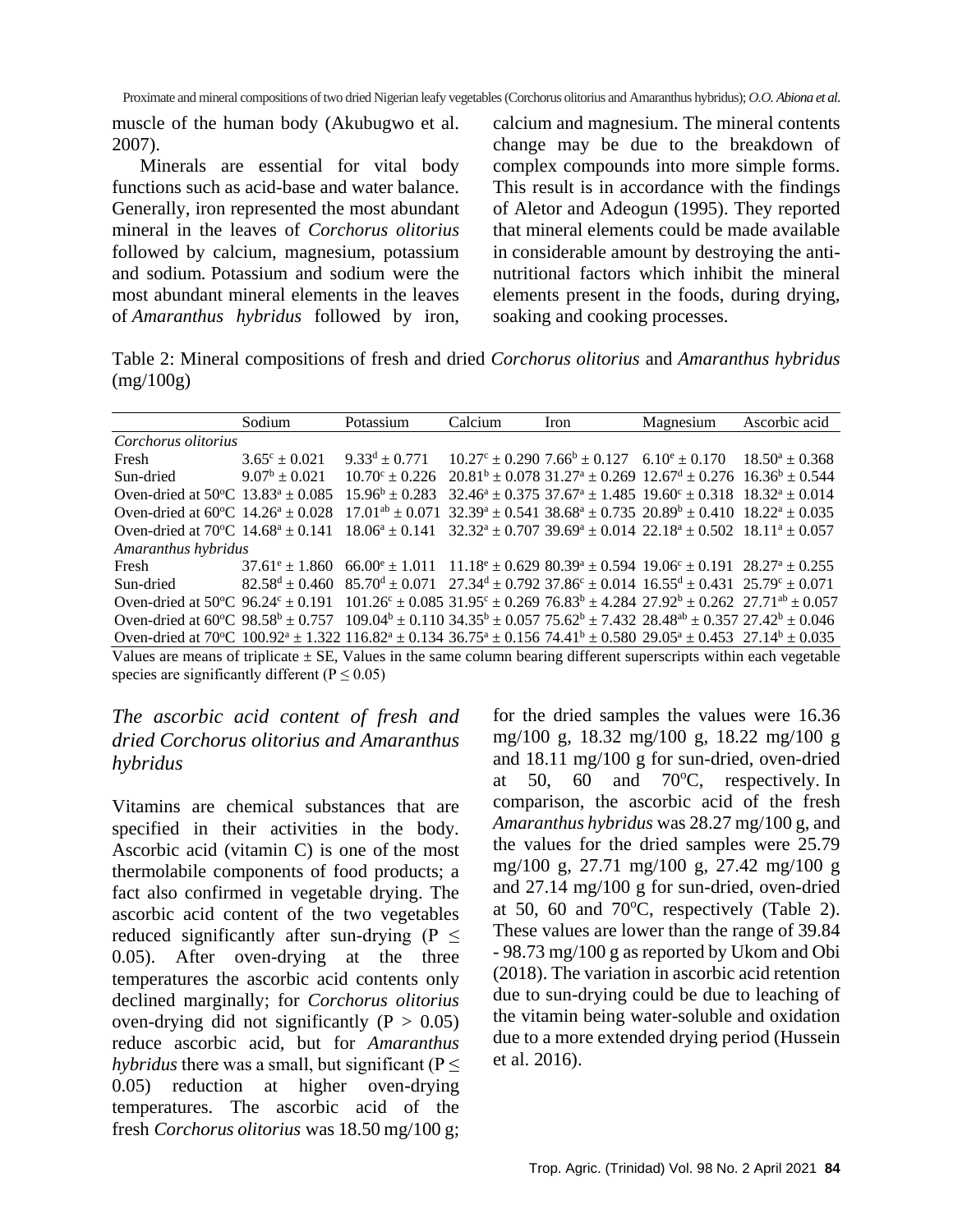#### **Conclusion**

The study conducted shows that the leafy vegetables investigated are nutritious with an appreciable amount of proteins, fat, fibre, carbohydrate, and mineral elements (sodium, potassium, calcium, iron and magnesium) and ascorbic acids. The lower moisture contents obtained after drying indicate fewer detrimental effects on the nutritional qualities and reduction in susceptibility to contamination and, therefore, prolong the vegetable's storage life. Also, drying at a moderate temperature range of  $50 - 70^{\circ}$ C could retain the nutritional values of the leafy vegetables studied. Thus, dried *Corchorus olitorous* and *Amaranthus hybridus* leaves can contribute significantly to human nutrient requirements and should be used as sources of nutrients to supplement other significant sources.

## **References**

- Adeleke, R.O., and A.O. Abiodun. 2010. "Chemical Composition of Three Traditional Vegetables in Nigeria." *Pakistan Journal of Nutrition* **9 (9):** 858- 860.
- Adeyeye, A., O.D. Ayodele, G.A. Akinnuoye, and W. Sulaiman. 2018. "Proximate Composition and Fatty Acid Profiles of Two Edible Leafy Vegetables in Nigeria." *American Journal of Food, Nutrition and Health* **3 (2)**: 51‒55.
- Akubugwo, I.E., N.A.C. Obasi, G. Chinyere, and A.E. Ugbogu. 2007. "Nutritional and Chemical Value of *Amaranthus hybridus* L. leaves from Afikpo, Nigeria." *African Journal of Biotechnology,* **6 (24)**: 2833‒ 2839.
- Aletor, V., and O. Adeogun. 1995. "Nutrient and Anti-Nutrient Components of Some Tropical Leafy Vegetables." *Food Chemistry* **53 (4):** 375‒379. https://doi.org/10.1016/0308- 8146(95)99830-s
- AOAC. 2016. *Official Method of Analysis of AOAC International* (20th ed.):

Association of Official Analytical Chemist.

- Bolaji, P.T., G.O. Komolafe, and E. Alli. 2008. "Drying Characteristics of Selected Local Vegetables." *Nigeria Food Journal* **26( 1)**: 138‒143.
- FND. 2002. "Dietary Reference Intake for Energy, Carbohydrate, Fibre, Fat, Fatty Acids, Cholesterol, Protein and Amino Acid (Micro-nutrients)." Retrieved from [www.nap.edu](http://www.nap.edu/)
- Grubben, G., W. Klaver, R. Nono-Womdim, A. Everaarts, L. Fondio, J.A. Nugteren, and M. Corrado. 2014. "Vegetables to Combat the Hidden Hunger in Africa." *Chronica Horticulturae* **54 (1):** 24‒32.
- Hussein, J.B., and K.B. Filli. 2018. "Effect of Hybrid Photovoltaic Solar Drying Method on the Physicochemical Properties of Fresh and Dried Tomato Slices." *Asian Food Science Journal* **1 (1)**: 1‒9. https://doi.org/ 10.9734/AFSJ/2018/38802
- Hussein, J.B., J.O.Y. Ilesanmi, K.B. Filli, and M.S. Sanusi. 2018. "Effects of Drying Methods on the Chemical Properties of Okra (*Abelmoschus esculentus* L. Moench) Slices." *Current Journal of Applied Science and Technology* **26 (6)**: 1‒10.
- Hussein, J.B., M.S. Sanusi, and K.B. Filli. 2016. "Evaluation of Drying Methods on the Content of Some Bio-Actives (Lycopene,-Carotene and Ascorbic acid) of Tomato Slices." *African Journal of Food Science* **10 (12)**: 359‒367.
- Loumerem, M., and A. Adriana. 2016. "Descriptors for Jute (*Corchorus olitorius* L.)." *Genetic Resources and Crop Evolution* **63**:1103‒1111.
- Mepba, H.D., L. Iboh, and D.E.B. Banogo. 2007. "Effects of Processing Treatments on the Nutritional Composition and Consumer Acceptance of Some Nigeria Edible Leafy Vegetables." *African Journal of Food Agriculture Nutrition and Development* **7 (1)**: 35‒41.
- Olaiya, C., and J. Adebisi. 2009. "Phytoevaluation of the Nutritional Values of Ten Green Leafy Vegetables in South -